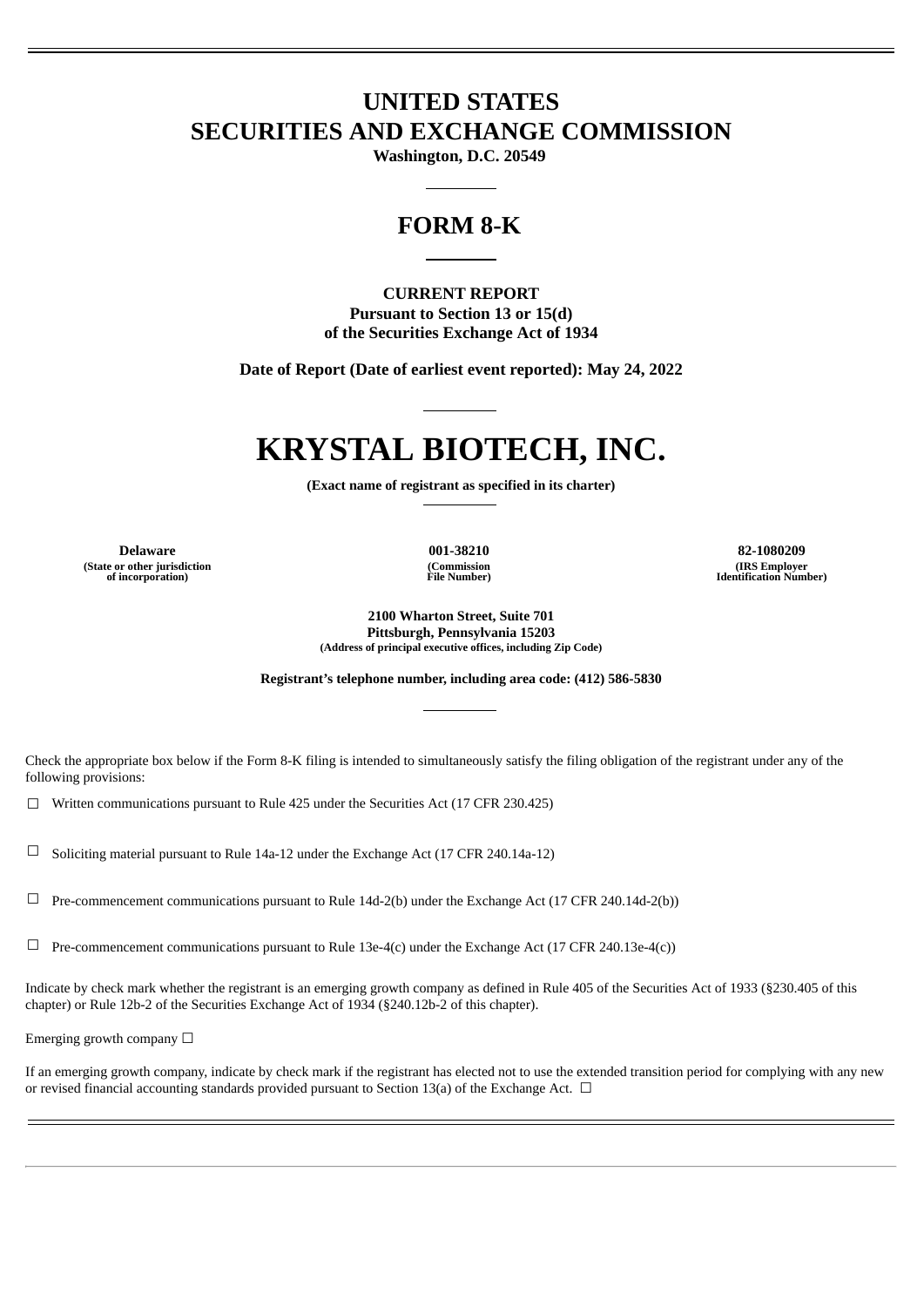#### **Item 4.01 Changes in Registrant's Certifying Accountant.**

The Audit Committee of the Board of Directors (the "Audit Committee") of Krystal Biotech, Inc. (the "Company"), completed a competitive process, which included Mayer Hoffman McCann P.C. ("Mayer Hoffman"), to review the appointment of the Company's independent registered public accounting firm for the year ending December 31, 2022. As a result of this process, effective May 24, 2022, the Audit Committee approved the engagement of KPMG LLP ("KPMG") as the Company's new independent registered public accounting firm commencing for its quarter ending June 30, 2022 and for the Company's fiscal year ending December 31, 2022. In connection with the approval of the engagement of KPMG, management notified Mayer Hoffman that the auditor-client relationship would conclude immediately.

Mayer Hoffman's reports on the Company's consolidated financial statements as of and for the years ended December 31, 2021 and 2020 and their report on the effectiveness of internal control over financial reporting as of December 31, 2021, did not contain any adverse opinion or a disclaimer of opinion, nor were they qualified or modified as to uncertainty, audit scope, or accounting principles.

During the years ended December 31, 2021 and 2020, and the subsequent interim period through the date of this Current Report, there were no disagreements within the meaning of Item 304(a)(1)(iv) of Regulation S-K and the related instructions between the Company and Mayer Hoffman on any matters of accounting principles or practices, financial statement disclosure, or auditing scope or procedure which, if not resolved to Mayer Hoffman's satisfaction, would have caused Mayer Hoffman to make reference thereto in its reports on the Company's consolidated financial statements. In addition, during the Company's fiscal years ended December 31, 2021 and 2020, and the subsequent interim period through the date of this Current Report, there were no "reportable events" as that term is defined in Item  $304(a)(1)(v)$  of Regulation S-K.

The Company provided Mayer Hoffman with a copy of the disclosure contained herein, prior to its filing with the Securities and Exchange Commission (the "Commission") and requested that Mayer Hoffman furnish it with a letter addressed to the Commission stating whether or not it agrees with the above statements. A copy of Mayer Hoffman's letter, dated May 26, 2022, is filed as Exhibit 16.1 to this Form 8-K.

During the fiscal years ended December 31, 2021 and 2020 and the subsequent interim periods through May 24, 2022, neither the Company nor anyone on its behalf has consulted with KPMG on (i) the application of accounting principles to a specified transaction, either completed or proposed; the type of audit opinion that might be rendered on the Company's financial statements, and neither a written report nor oral advice was provided that KPMG concluded was an important factor considered by the Company in reaching a decision as to the accounting, auditing or financial reporting issue; or (ii) any matter that was either the subject of a disagreement (as defined in Item 304(a)(1)(iv) of Regulation S-K and the related instructions) or a reportable event (as described in Item  $304(a)(1)(v)$  of Regulation S-K). As of the date of this report, KPMG is in the process of its standard client evaluation procedures and has not accepted the engagement.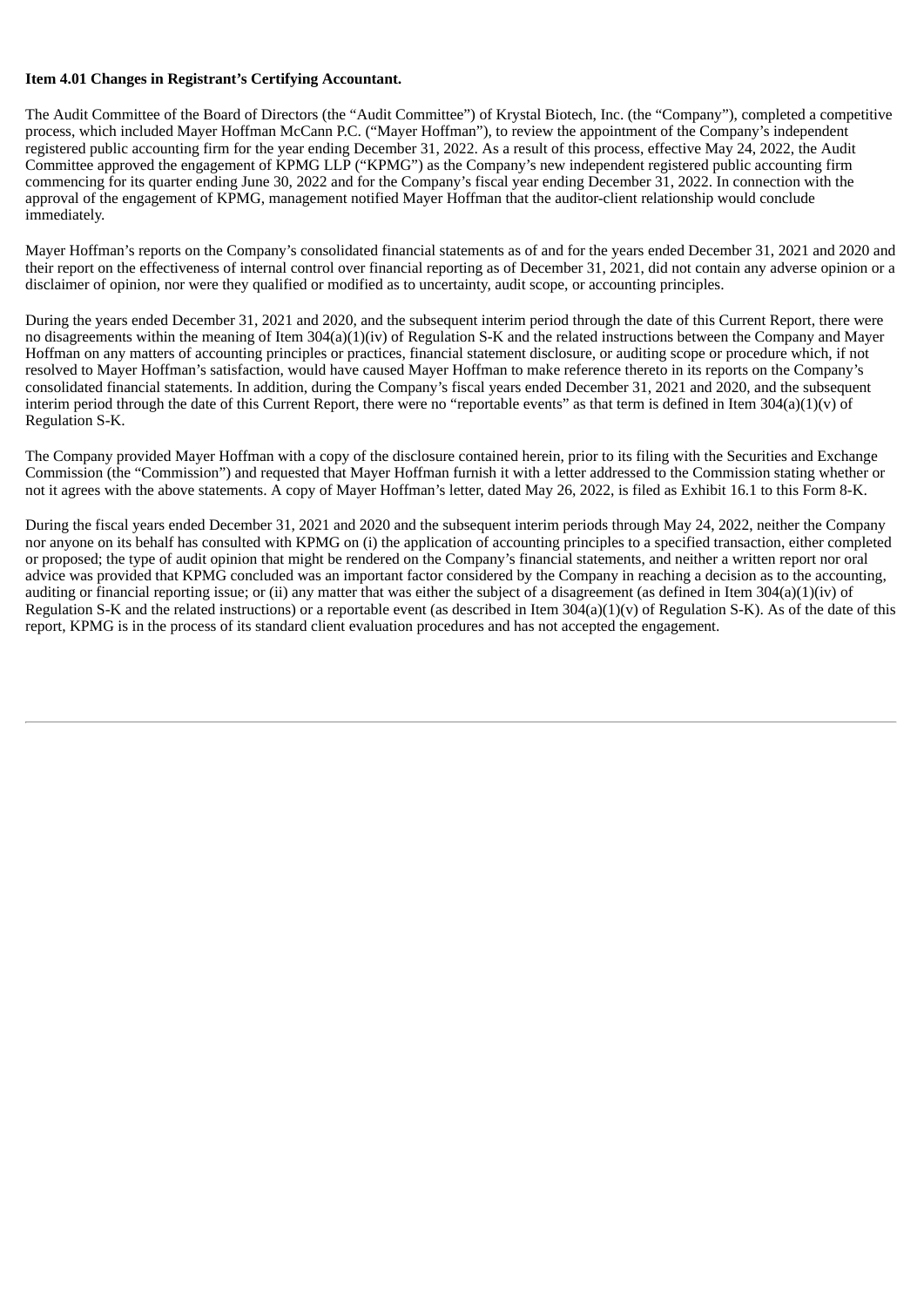## **Item 9.01 Financial Statements and Exhibits.**

(d) Exhibits.

| Exhibit<br>No. | Description                                                                                     |
|----------------|-------------------------------------------------------------------------------------------------|
| 16.1           | Letter to Securities and Exchange Commission from Mayer Hoffman McCann P.C. dated May 26, 2022. |
| 104            | Cover Page Interactive Data file (embedded within the Inline XBRL document)                     |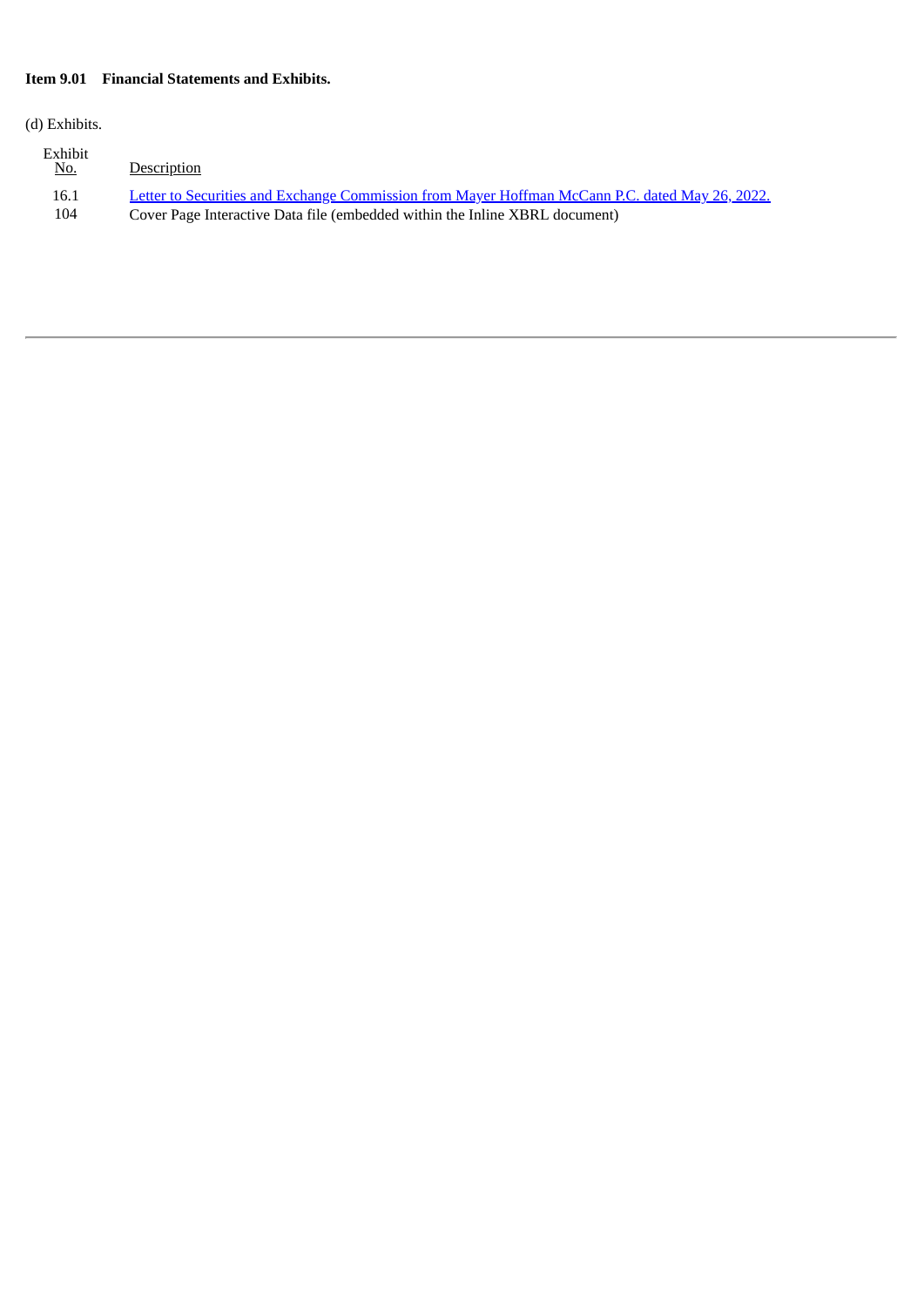### **SIGNATURES**

Pursuant to the requirements of the Securities Exchange Act of 1934, as amended, the registrant has duly caused this report to be signed on its behalf by the undersigned hereunto duly authorized.

Date: May 26, 2022 KRYSTAL BIOTECH, INC.

By: /s/ Krish S. Krishnan

Name: Krish S. Krishnan Title: Chairman and Chief Executive Officer